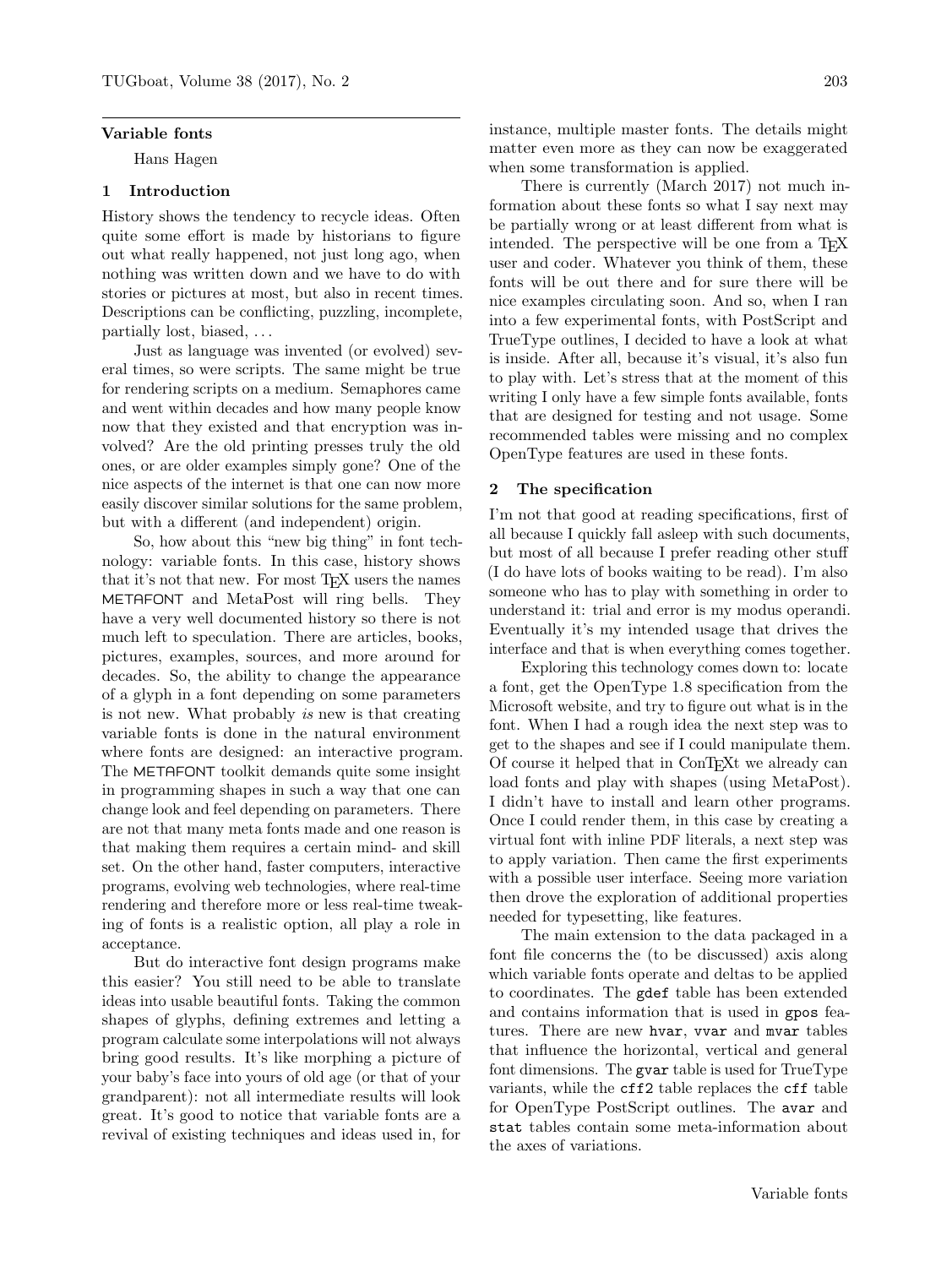It must be said that because this is new technology the information in the standard is not always easy to understand. The fact that we have two rendering techniques, PostScript cff and TrueType ttf, also means that we have different information and perspectives. But this situation is not much different from OpenType standards a few years ago: it takes time but in the end I will get there. And, after all, users also complain about the lack of documentation for ConTEXt, so who am I to complain? In fact, it will be those ConT<sub>EX</sub><sup>t</sup> users who will provide feedback and make the implementation better in the end.

# 3 Loading

Before we discuss some details, it will be useful to summarize what the font loader does when a user requests a font at a certain size and with specific features enabled. When a font is used the first time, its binary format is converted into a form that makes it suitable for use within ConTEXt and therefore Lua-TEX. This conversion involves collecting properties of the font as a whole (official names, general dimensions like x-height and em-width, etc.), of glyphs (dimensions, Unicode properties, optional math properties), and all kinds of information that relates to (contextual) replacements of glyphs (small caps, oldstyle, scripts like Arabic) and positioning (kerning, anchoring marks, etc.). In the ConTEXt font loader this conversion is done in Lua.

The result is stored in a condensed format in a cache and the next time the font is needed it loads in an instant. In the cached version the dimensions are untouched, so a font at different sizes has just one copy in the cache. Often a font is needed at several sizes and for each size we create a copy with scaled glyph dimensions. The feature-related dimensions (kerning, anchoring, etc.) are shared and scaled when needed. This happens when sequences of characters in the node list get converted into sequences of glyphs. We could do the same with glyph dimensions but one reason for having a scaled copy is that this copy can also contain virtual glyphs and these have to be scaled beforehand. In practice there are several layers of caching in order to keep the memory footprint within reasonable bounds.<sup>1</sup>

When the font is actually used, interaction between characters is resolved using the feature-related information. When for instance two characters need to be kerned, a lookup results in the injection of a

kern, scaled from general dimensions to the current size of the font.

When the outlines of glyphs are needed in Metafun the font is also converted from its binary form to something in Lua, but this time we filter the shapes. For a cff this comes down to interpreting the charstrings and reducing the complexity to moveto, lineto and curveto operators. In the process subroutines are inlined. The result is something that MetaPost is happy with but that also can be turned into a piece of a PDF.

We now come to what a variable font actually is: a basic design which is transformed along one or more axes. A simple example is wider shapes:



We can also go taller and retain the width:



Here we have a linear scaling but glyphs are not normally done that way. There are font collections out there with lots of intermediate variants (say from light to heavy) and it's more profitable to sell each variant independently. However, there is often some logic behind it, probably supported by programs that designers use, so why not build that logic into the font and have one file that represents many intermediate forms. In fact, once we have multiple axes, even when the designer has clear ideas of the intended usage, nothing will prevent users from tinkering with the axis properties in ways that will fulfil their demands but hurt the designers' eyes. We will not discuss that dilemma here.

When a variable font follows the route described above, we face a problem. When you load a TrueType font it will just work. The glyphs are packaged in the same format as static fonts. However, a variable font has axes and on each axis a value can be set. Each axis has a minimum, maximum and default. It can be that the default instance also assumes some transformations are applied. The standard recommends adding tables to describe these things but the fonts that I played with each lacked such tables. So that leaves some guesswork. But still, just loading a TrueType font gives some sort of outcome, although the dimensions (widths) might be weird due to lack of a (default) axis being applied.

An OpenType font with PostScript outlines is different: the internal cff format has been upgraded to cff2 which on the one hand is less complicated but on the other hand has a few new operators—

<sup>&</sup>lt;sup>1</sup> In retrospect one can wonder if that makes sense; just look at how much memory a browser uses when it has been open for some time. In the beginning of LuaTEX users wondered about caching fonts, but again, just look at how much browsers cache.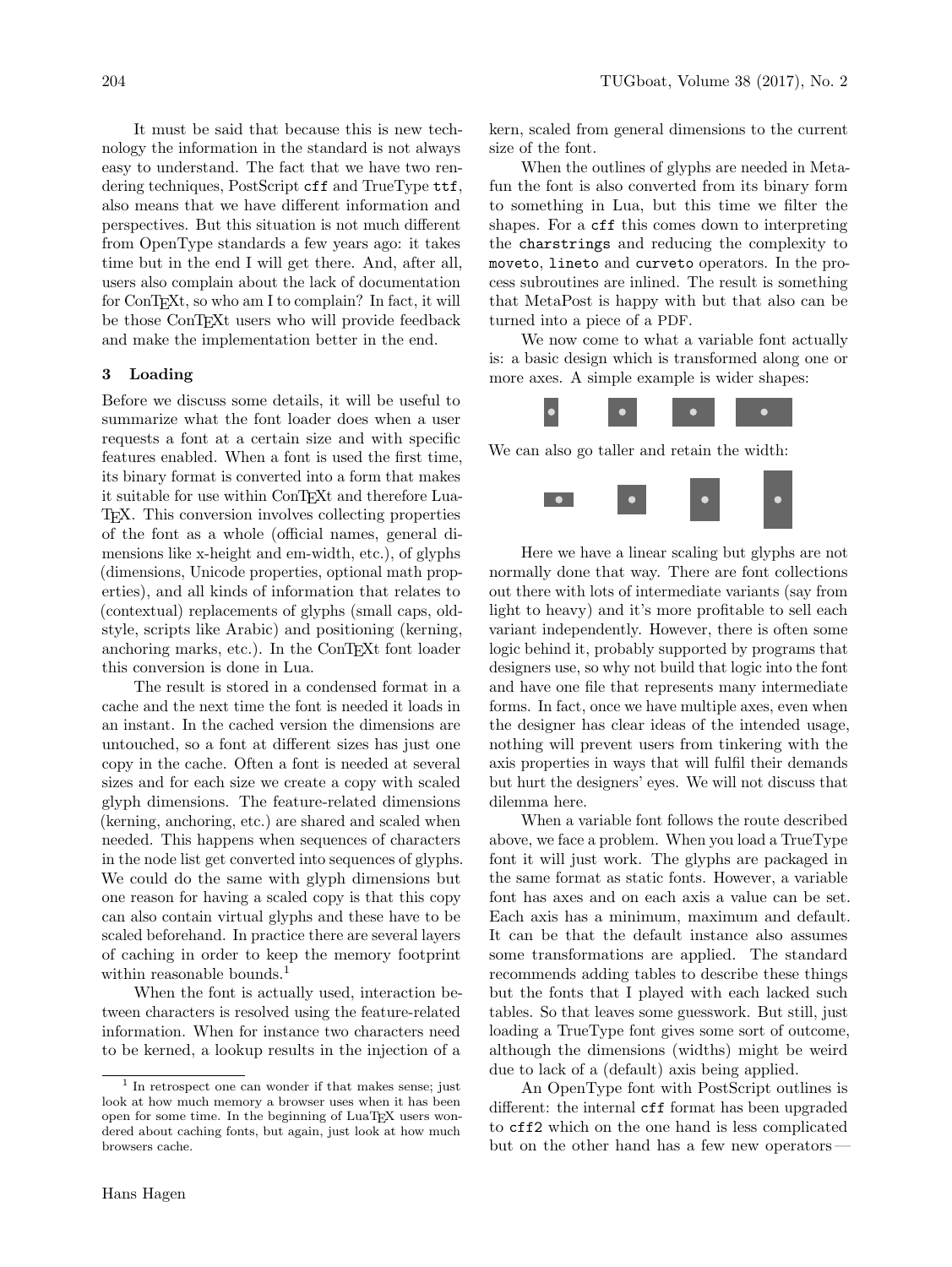which results in programs that have not been adapted complaining or simply quitting on them.

One could argue that a font is just a resource and that one only has to pass it along but that's not what works well in practice. Take LuaT<sub>EX</sub>. We can of course load the font and apply axis values so that we can process the document as we normally do. But at some point we have to create a PDF. We can simply embed the TrueType files but no axis values are applied. This is because, even if we add the relevant information, there is no way in current PDF formats to deal with it. For that, we should be able to pass all relevant axis-related information as well as specify what values to use along these axes. And for TrueType fonts this information is not part of the shape description so then we in fact need to filter and pass more. An OpenType Post-Script font is much cleaner because there we have the information needed to transform the shape mostly in the glyph description. There we only need to carry some extra information on how to apply these so-called blend values. The region/axis model used there only demands passing a relatively simple table (stripped down to what we need). But, as said above, cff2 is not backward-compatible so a viewer will (currently) simply not show anything.

Recalling how we load fonts, how does that translate with variable changes? If we have two characters with glyphs that get transformed and that have a kern between them, the kern may or may not transform. So, when we choose values on an axis, then not only glyph properties change but also relations. We no longer can share positional information and scale afterwards because each instance can have different values to start with. We could carry all that information around and apply it at runtime but because we're typesetting documents with a static design it's more convenient to just apply it once and create an instance. We can use the same caching as mentioned before but each chosen instance (provided by the font or made up by user specifications) is kept in the cache. As a consequence, using a variable font has no overhead, apart from initial caching.

So, having dealt with that, how do we proceed? Processing a font is not different from what we already had. However, I would not be surprised if users are not always satisfied with, for instance, kerning, because in such fonts a lot of care has to be given to this by the designer. Of course I can imagine that programs used to create fonts deal with this, but even then, there is a visual aspect to it too. The good news is that in ConTEXt we can manipulate features so in theory one can create a so-called font goodie file for a specific instance.

### 4 Shapes

For OpenType PostScript shapes we always have to do a dummy rendering in order to get the right bounding box information. For TrueType this information is already present but not when we use a variable instance, so I had to do a bit of coding for that. Here we face a problem. For TEX we need the width, height and depth of a glyph. Consider the following case:



The shape has a bounding box that fits the shape. However, its left corner is not at the origin. So, when we calculate a tight bounding box, we cannot use it for actually positioning the glyph. We do use it (for horizontal scripts) to get the height and depth but for the width we depend on an explicit value. In OpenType PostScript we have the width available and how the shape is positioned relative to the origin doesn't much matter. In a TrueType shape a bounding box is part of the specification, as is the width, but for a variable font one has to use so-called phantom points to recalculate the width and the test fonts I had were not suitable for investigating this.

At any rate, once I could generate documents with typeset text using variable fonts it became time to start thinking about a user interface. A variable font can have predefined instances but of course a user also wants to mess with axis values. Take one of the test fonts: Adobe Variable Font Prototype. It has several instances:

| extralight            | It looks like this! | weight=0 contrast=0      |  |  |
|-----------------------|---------------------|--------------------------|--|--|
| light                 | It looks like this! | weight=150 contrast=0    |  |  |
| regular               | It looks like this! | weight=394 contrast=0    |  |  |
| semibold              | It looks like this! | weight=600 contrast=0    |  |  |
| bold                  | It looks like this! | weight=824 contrast=0    |  |  |
| black high contrast   | It looks like this! | weight=1000 contrast=100 |  |  |
| black medium contrast | It looks like this! | weight=1000 contrast=50  |  |  |
| black                 | It looks like this! | weight=1000 contrast=0   |  |  |

Such an instance is accessed with:

### \definefont[MyLightFont]

[name:adobevariablefontprototypelight\*default]

The Avenir Next variable demo font (currently) provides:

| regular<br>medium<br>bold | It looks like this!<br>It looks like this!<br>It looks like this! | weight=400 width=100<br>weight=500 width=100<br>weight=700 width=100 |  |
|---------------------------|-------------------------------------------------------------------|----------------------------------------------------------------------|--|
| heavy                     | It looks like this!                                               | weight=900 width=100                                                 |  |
| condensed                 | It looks like this!                                               | weight=400 width=75                                                  |  |
| medium condensed          | It looks like this!                                               | weight=500 width=75                                                  |  |
| bold condensed            | It looks like this!                                               | weight=700 width=75                                                  |  |
| heavy condensed           | It looks like this!                                               | weight=900 width=75                                                  |  |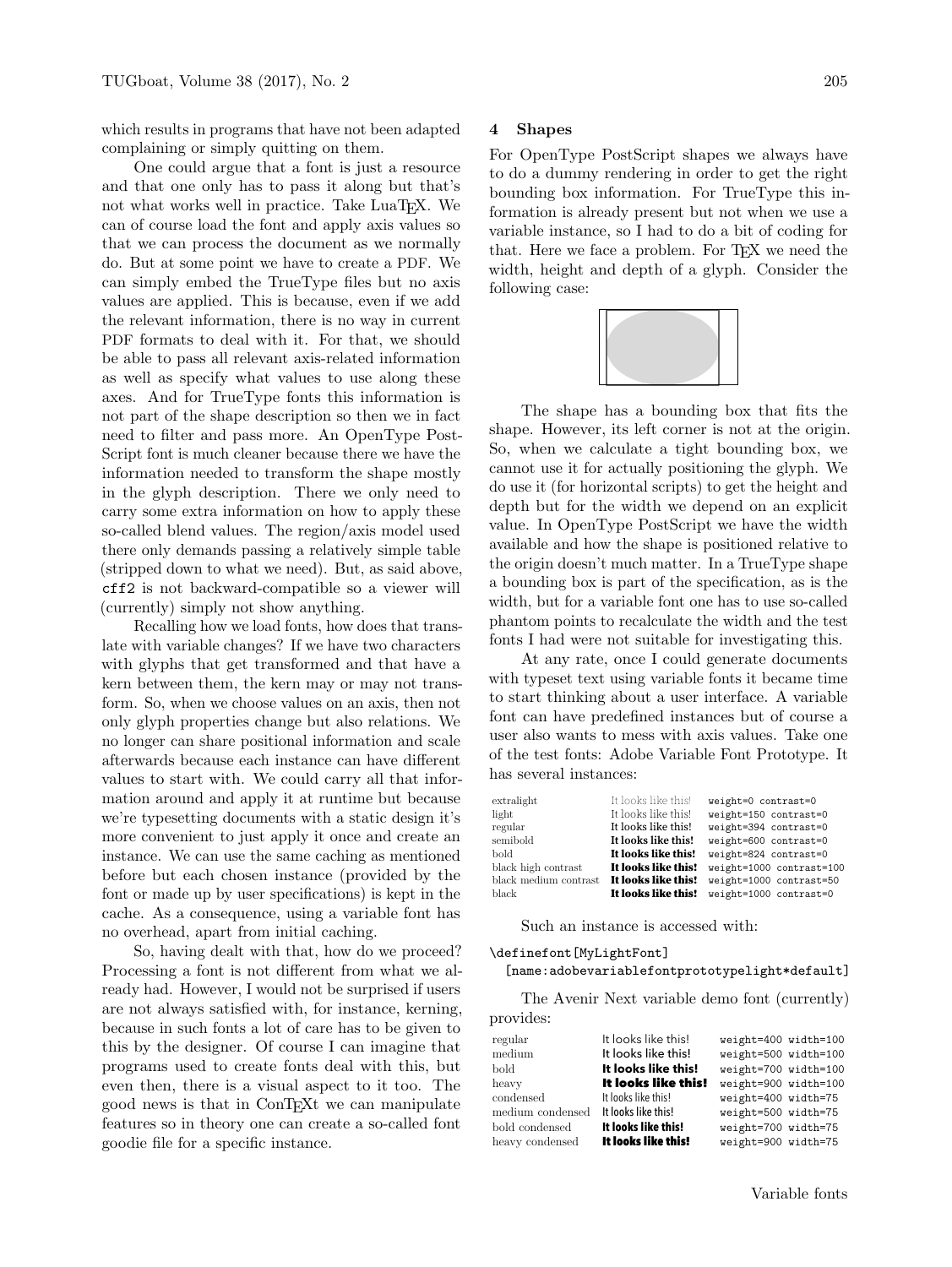Before we continue I will show a few examples of variable shapes. Here we use some Metafun magic. Just take these definitions for granted.

#### \startMPcode

draw outlinetext.b ("\definedfont [name:adobevariablefontprototypeextralight]% foo@bar") (withcolor "gray") (withcolor red withpen pencircle scaled 1/10) xsized .45TextWidth ; \stopMPcode \startMPcode draw outlinetext.b ("\definedfont

```
[name:adobevariablefontprototypelight]%
foo@bar")
(withcolor "gray")
(withcolor red withpen pencircle scaled 1/10)
```

```
xsized .45TextWidth ;
```
\stopMPcode

\startMPcode

```
draw outlinetext.b ("\definedfont
  [name:adobevariablefontprototypebold]%
 foo@bar")
 (withcolor "gray")
```

```
(withcolor red withpen pencircle scaled 1/10)
xsized .45TextWidth ;
```

```
\stopMPcode
```

```
\startMPcode
```

```
draw outlinetext.b
("\definefontfeature[whatever]%
   [axis={weight:350}]%
  \definedfont
   [name:adobevariablefontprototype*whatever]%
 foo@bar")
 (withcolor "gray")
 (withcolor red withpen pencircle scaled 1/10)
xsized .45TextWidth ;
```

```
\stopMPcode
```
The results are shown in figure 1. What we see here is that as long as we fill the shape everything will look as expected but using an outline only won't. The crucial (control) points are moved to different locations and as a result they can end up inside the shape. Giving up outlines is the price we evidently need to pay. Of course this is not unique for variable fonts although in practice static fonts behave better. To some extent we're back to where we were with METAFONT and (for instance) Computer Modern: because these originate in bitmaps (and probably use similar design logic) we also can have overlap and bits and pieces pasted together and no one will notice that. The first outline variants of Computer Modern also had such artifacts while in the static Latin Modern successors, outlines were cleaned up.

The fact that we need to preprocess an instance but only know how to do that when we have got-



Figure 1: Four variants

ten the information about axis values from the font means that the font handler has to be adapted to keep caching correct. Another definition is:

```
\definefontfeature[lightdefault]
  [default]
  [axis={weight:230,contrast:50}]
\definefont[MyLightFont]
```
[name:adobevariablefontprototype\*lightdefault]

Here the complication is that where normally features are dealt with after loading, the axis feature is part of the preparation (and caching). If you want the virtual font solution you can do this:

```
\definefontfeature[inlinelightdefault]
  [default]
  [axis={weight:230,contrast:50},
   variableshapes=yes]
\definefont[MyLightFont]
  [name:adobevariablefontprototype
   *inlinelightdefault]
```
When playing with these fonts it was hard to see if loading was done right. For instance not all values make sense. It is beyond the scope of this article, but axes like weight, width, contrast and italic values get applied differently to so-called regions (subspaces). So say that we have an  $x$  coordinate with value 50. This value can be adapted in, for instance, four subspaces (regions), so we actually get:

 $x' = x + s_1 \times x_1 + s_2 \times x_2 + s_3 \times x_3 + s_4 \times x_4$ 

The (here) four scale factors  $s_n$  are determined by the axis value. Each axis has some rules about how to map the values 230 for weight and 50 for contrast to such a factor. And each region has its own translation from axis values to these factors. The deltas  $x_1, \ldots, x_4$  are provided by the font. For a PostScript-based font we find sequences like:

```
1 \langle setvstore \rangle
```

```
120 [10 -30 40 -60] 1 \langle blend \rangle ... \langle operator \rangle100 120 [10 -30 40 -60] [30 -10 -30 20]
```
2  $\langle blend \rangle$  ...  $\langle operator \rangle$ 

A store refers to a region specification. From there the factors are calculated using the chosen values on the axis. The deltas are part of the glyph specification. Officially there can be multiple region specifications, but how likely it is that they will be used in real fonts is an open question.